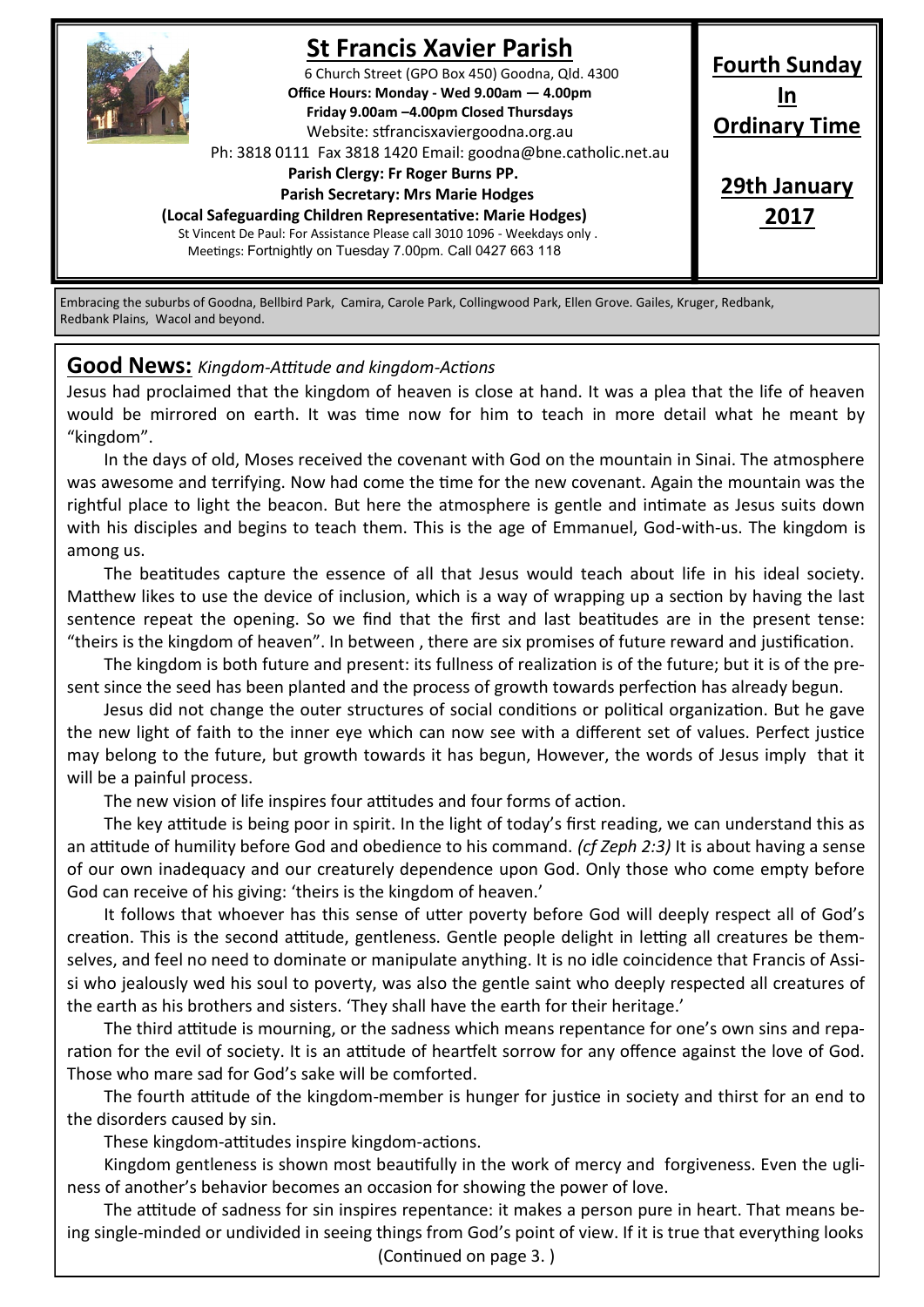**Parking in the Car Park during the week.** As the School returns parking problems arise, just a reminder about parking. During School days, parking in the main Car Park is for school and parish staff. There are a number of places marked for Parish Parking. The Car Park near the Kindy is for parents dropping off and picking up **from the Kindy. There is no parking for the dropping off children for school at the start of the day, nor for picking up children at the end of the school day. Please use the drop off zone. Kindy parents, please use the Kindy Car Park and not the main Car Park.**

Parishioners coming to Mass, please use the Parish Parking area or arrive after 8.35am. this way teachers and school staff will be able access parking spaces.

### **An Invitation to Parishioners.**

The Sacramental Preparation for the sacrament of Penance is aimed at children and young people. This year we are extending the invitation to take part to parishioners and in particular those who are preparing for full communion with the Catholic Church through the RCIA.

The sessions will take place on Sunday in the Church after the 9.00am Mass. The first session is scheduled for Sunday 5th February and it is aimed at the parents and adults. Make a date in your diary and learn about the changes in the sacrament and also possibly clear up some of the misunderstandings regarding the use of this sacrament.

### **Sacramental Preparation: the Sacrament of Penance.**

Last year the course for the Preparation of the Sacrament of Penance had to be postponed due to lack of interest. This year, any young person who has received the Sacraments of Confirmation and First Eucharist are eligible for the Course.

There will be a talk for the parents of the young people on **Sunday 5th February**, and the session will begin on Sunday 12th February. Enrolment forms for the Preparation are available from the Sacristy.

## **The Little King's Movement for the Handicapped Appeal**

The Little King's Movement once a year conducts a Door Knock and a Parish Appeal. The Movement caters for people with disabilities in social and spiritual activities.

There is no Government funding, and the Movement is staffed by volunteers. Each year the calls for their services are increasing. The Movement, though based on Catholic beliefs is truly ecumenical, and all members are welcomed and respected for their own beliefs. There is no charge for any of the services provided by the Movement.

This years appeal will be held on this weekend of **28th/29th January**.

## **Training Evening for Ministers regarding Safeguarding Children and Vulnerable Adults.**

One of the requirements laid down in the Archdiocesan Policy, is that all ministers should attend a training session. The Archdiocesan Safeguarding Officer Mr Troy Tornabene has agreed to hold a session on Wednesday 8th February starting at 7.00pm with a break at 8.00 and hope to close at 9.00pm. If you have not attended a training session to date you will be expected to enrol in the next session.

**Gambling Community Benefit Fund** In August of last year we applied for a grant to install decking at the rear of the Parish Centre and also funds to replace the existing air conditioning in the Parish Centre with 3 Split Systems. Mid December we were notified that we were successful in obtaining the grant for the decking but not the air conditioners.

We will now need to fund raise to be able to replace the air conditioners so if you have any fund raising ideas and willing to help with it then please contact the office.

The decking works begin on Monday.

**Humour** The Priest always used the phrase, "It might be worse," when some calamity would come his way. One day a friend said to him, "I've something to tell you, and you won't be able to use your favourite phrase. I dreamt last night that I died and went to hell." "It might be worse," said the preacher.

The friend came unglued: "man alive, how could it be worse?" to which the pastor replied: "it might be true."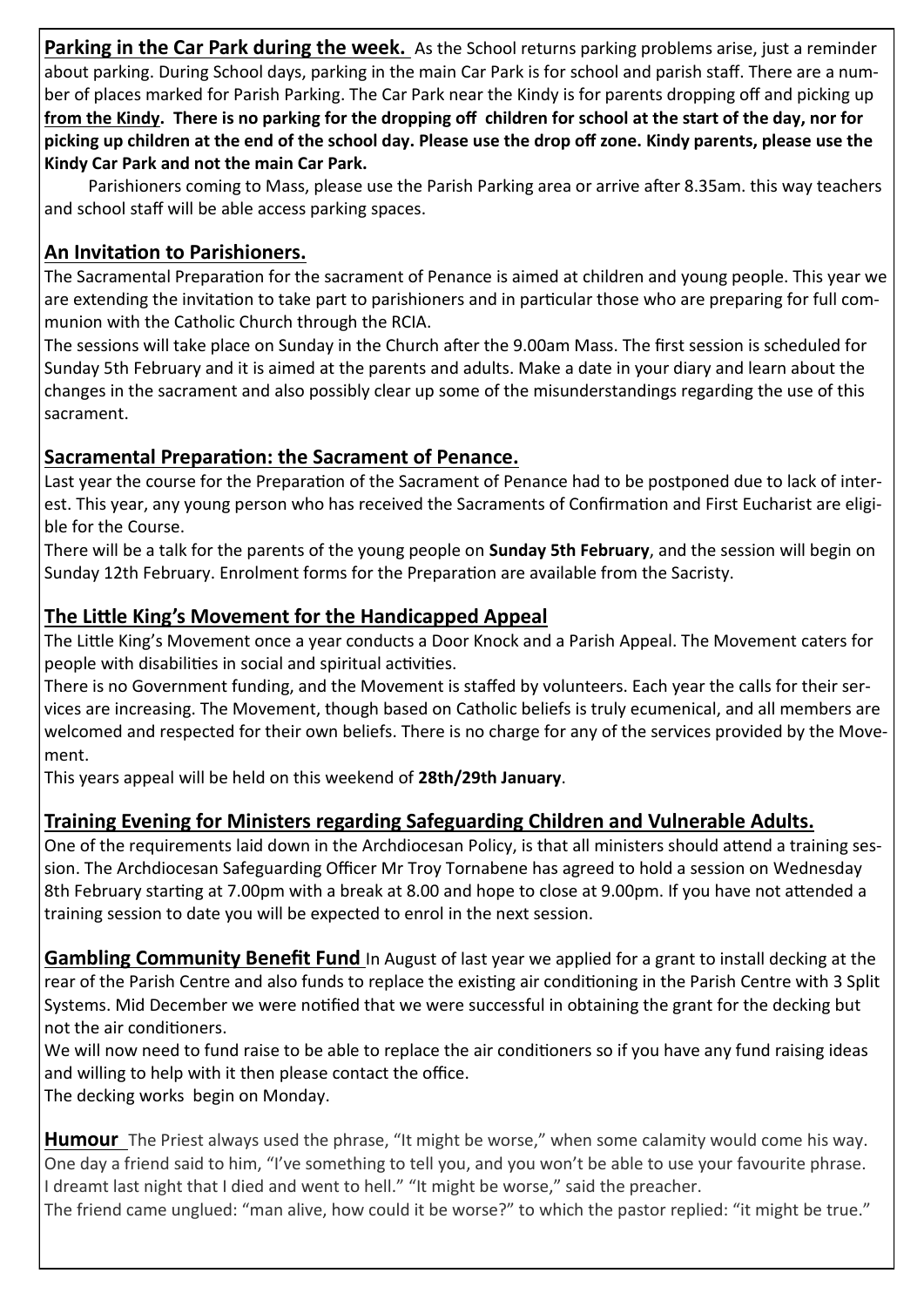#### Spirituality for Life



The voice of the Spirit speaking of gratitude, generosity, responsibility and increase



*Each one of you has received a special grace, so, like good stewards responsible for all these varied graces of God, put it out at the service of others." (1 Peter 4:10)* 

#### **January 29, 2017 - 4th Sunday in Ordinary Time.**

"*Blessed are the poor in spirit, for theirs is the kingdom of heaven.*" *Matthew 5:3*  This one confuses people. Replace the word "humble" for "poor" and it makes more sense. People that are humble recognize their dependence on God and trust that He will provide all that they need. Unfortunately, for many of us, pride and ego enters our lives and we think we can live without God. Remember

– God first in all circumstances. *(Accessed on 20th January 2017 from http://archstl.org/stewardship/page/ bulletin-inserts)*

#### *Kingdom-Attitudes and Kingdom-Action continued.*

yellow to the jaundiced eye, it is equally true that all things can be seen in their goodness by the God –filled eye. "They shall see God.'

The kingdom hunger for justice will inspire action for peace. Peacemakers shall be called children of God.

As the eight beatitude echoes the first, the fourth action is inspired by the first attitude, namely poverty of spirit. The poor have nothing to loose so they will witness fearlessly in the cause of right, even in the face of persecution and death. Their, already, is the kingdom of heaven.

This vision of life radically challenges the value system and power which dominate society. History shows that the challenge of the kingdom is no lightweight voice which can disregard of reduce to ridicule. It deeply threatens the ruler of this world, because it works on their repressed conscience. And repressed conscience is most uncomfortable.

And so ... Jesus was crucified by those whose darkness he threatened. The disciples at Matthew's time of writing were being abused and persecuted in the cause of right. Ten thousand catholic priests and religious died in Nazi concentration camps. And in the recent times kingdom-visionaries like Ghandi (whose favourite text was the sermon on the mount), Martin Luther King ('I have a dream) and Archbishop Oscar Romero have been assassinated. The prophet of the kingdom exposes the darkness of the worldly mind. Prophets have always been persecuted.

When the church is no longer the target of secular critics, it will indicate the absence from its policies of the radical, threatening mind of the kingdom. The voice of the Church is of service to the kingdom only when it presents Christ's alternative way to materialistic, sensual, and domineering attitudes which the worldly mind accepts.

Silvester O'Flynn O.F.M. Cap —'The Good News of Matthew's Year.'

**AMORIS LAETITIA—The Joy of Love.** Pope Francis' Post-Synodal Apostolic Exhortation on Love in the Family. After two Synods concerning Family Life, the Pope issued his Apostolic Exhortation, and some members of the church have rebuked him for his writing.

A church which is based on rules and regulations, black and white views, appears not to sit too comfortably with the present Pope. Possibly because of his experience as a 'pastor' living with the people his view is different to those used to the atmosphere of the Curial and Archbishop's palace.

#199 '*The dialogue that took place during the Synod raised the need for new pastoral methods. I will attempt to mention some of these in a very general way. Different communities will have to devise more practical and effective initiatives that respect both the Church's teaching and Local problems and needs.'*

Looking at the church from a pastoral perspective rather than a juridical view, mirrors the way in which Christ operated during his time on earth. The sinner was forgiven and told to 'go and sin no more'. Not confronted with: You should have known better. The Pope reminds us by his actions of the old Red Indian proverb; 'Do not judge a man until you have walked in his moccasins.'

Pray that the church may be able to find both practical and effective initiatives that help our brothers and sisters in their need.